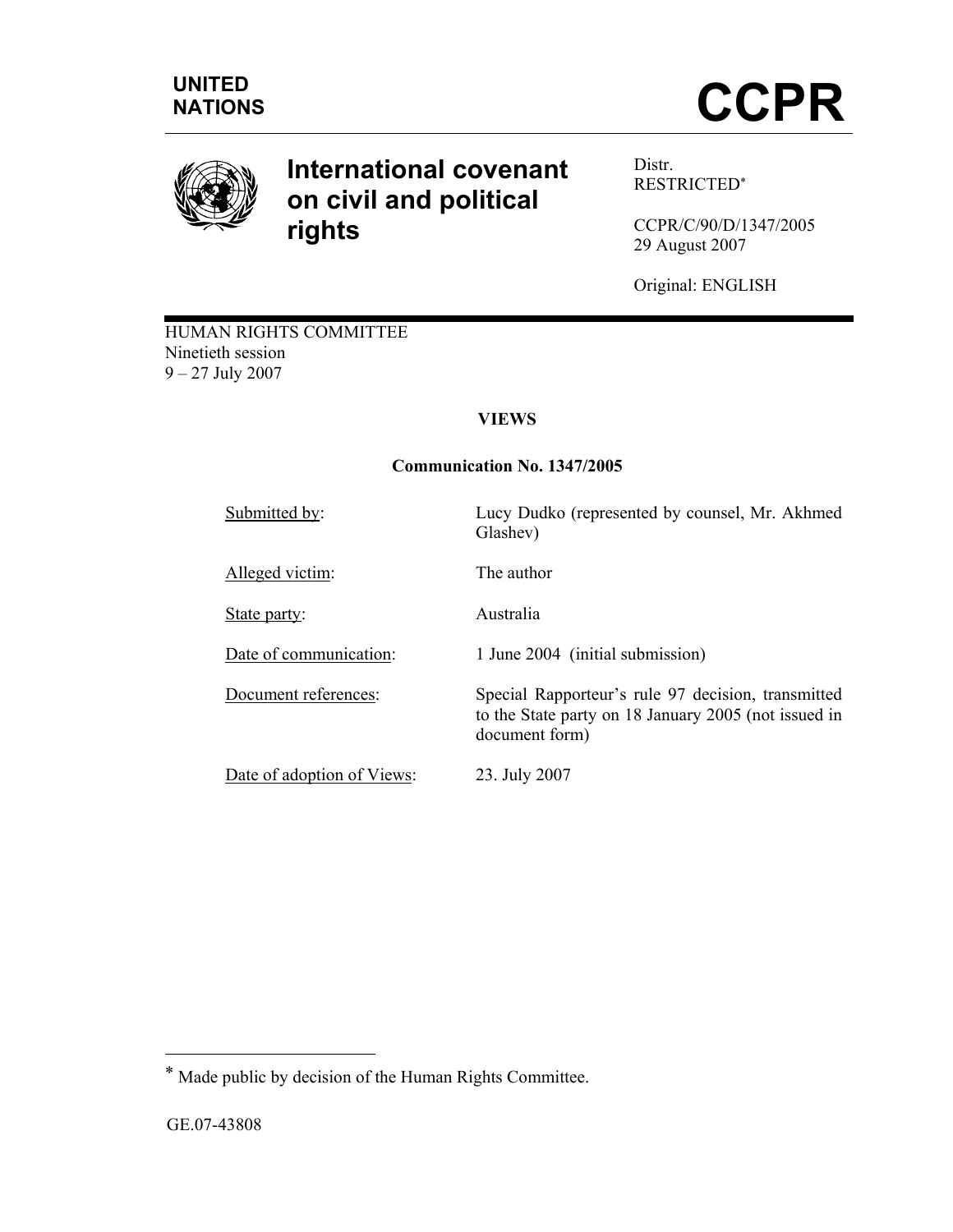CCPR/C/90/D/1347/2005 Page 2

 *Subject matter:* Criminal trial and appeal accompanied by widespread publicity; absence from argument of final appeal where unaided and unrepresented

 *Procedural issue:* Non-exhaustion of domestic remedies

 *Substantive issues:* Fair trial and appeal; delay of proceedings; provision of legal aid; equality before the courts

 *Articles of the Optional Protocol:* 2 and 5, paragraph 2(b)

 *Articles of the Covenant:* 7, 9, 10, 14 and 17

 On 23 July 2007 the Human Rights Committee adopted the annexed text as the Committee's Views, under article 5, paragraph 4, of the Optional Protocol in respect of communication No. 1347/2005.

[ANNEX]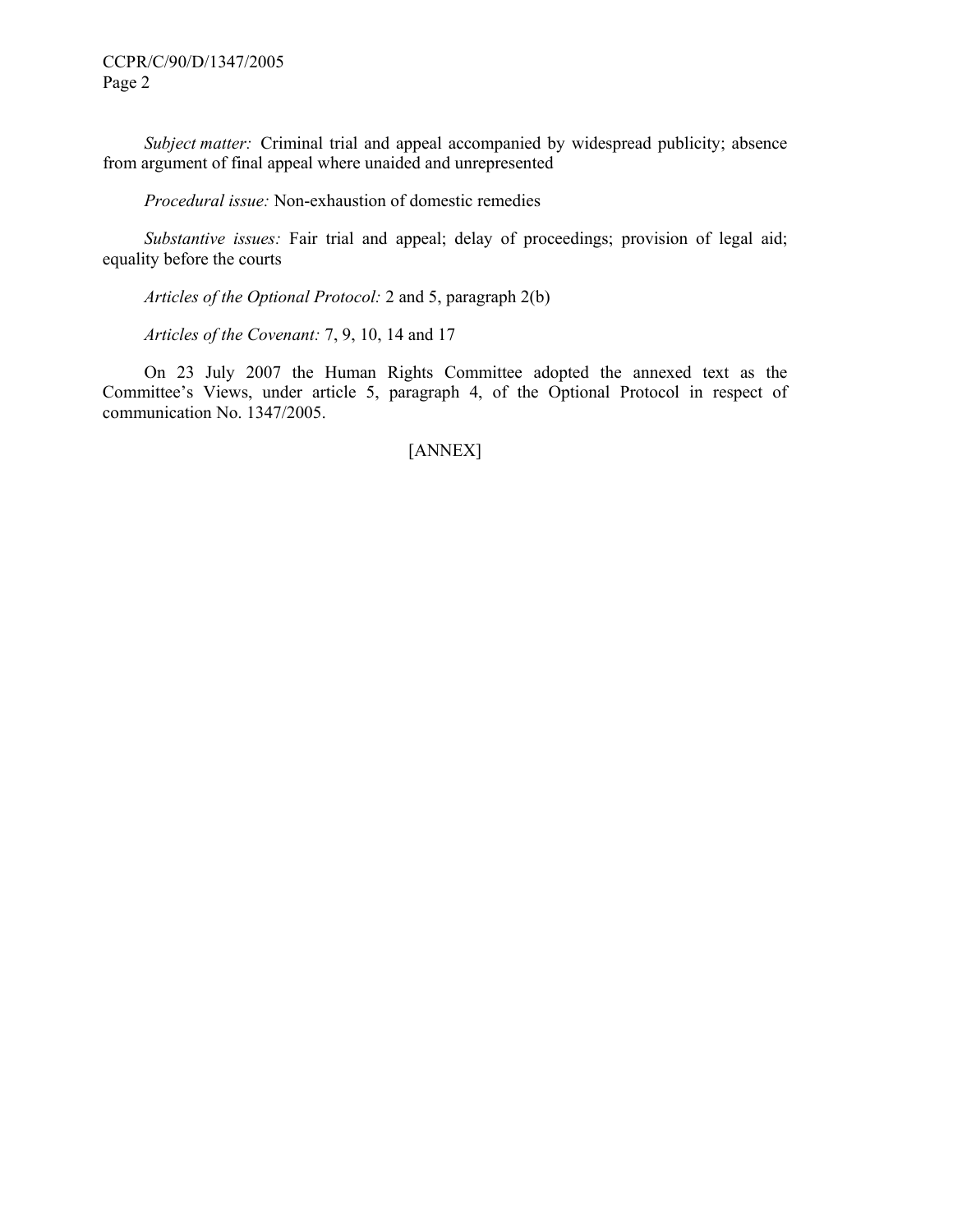#### **ANNEX**

Views of the Human Rights Committee under article 5, paragraph 4, of the Optional Protocol to the International Covenant on Civil and Political rights

Ninetieth session concerning

#### **Communication No. 1347/2005\*\***

| Submitted by:          | Lucy Dudko (represented by counsel, Mr. Akhmed<br>Glashev) |
|------------------------|------------------------------------------------------------|
| Alleged victim:        | The author                                                 |
| State party:           | Australia                                                  |
| Date of communication: | 1 June 2004 (initial submission)                           |

 The Human Rights Committee, established under article 28 of the International Covenant on Civil and Political Rights,

Meeting on 23. July 2007,

 Having concluded its consideration of communication No. 1347/2005, submitted to the Human Rights Committee on behalf of Ms. Lucy Dudko under the Optional Protocol to the International Covenant on Civil and Political Rights,

 Having taken into account all written information made available to it by the author of the communication, and the State party,

Adopts the following:

 $\overline{a}$ 

#### **Views under article 5, paragraph 4, of the Optional Protocol**

1. The author of the communication, initially dated 1 June 2004, is Lucy Dudko, an Australian, currently imprisoned in the Silverwater Training and Detention Centre, New South Wales, Australia. She claims to be victim of violations by Australia of articles 7, 9, 10, 14 and 17 of the Covenant. She is represented by counsel, Mr. Akhmed Glashev.

<sup>\*\*</sup> The following members of the Committee participated in the examination of the present communication: Mr. Abdelfattah Amor, Mr. Prafullachandra Natwarlal Bhagwati, Mr. Yuji Iwasawa, Mr. Edwin Johnson, Mr. Walter Kälin, Mr. Ahmed Tawfik Khalil, Mr. Rajsoomer Lallah, Ms. Zonke Zanele Majodina, Ms. Iulia Antoanella Motoc, Mr. Michael O'Flaherty, Ms. Elisabeth Palm, Mr. José Luis Pérez Sanchez-Cerro, Mr. Rafael Rivas Posada and Sir Nigel Rodley.

Pursuant to rule 90 of the Committee's rules of procedure, Committee member Mr. Ivan Shearer did not participate in adoption of the Committee's decision.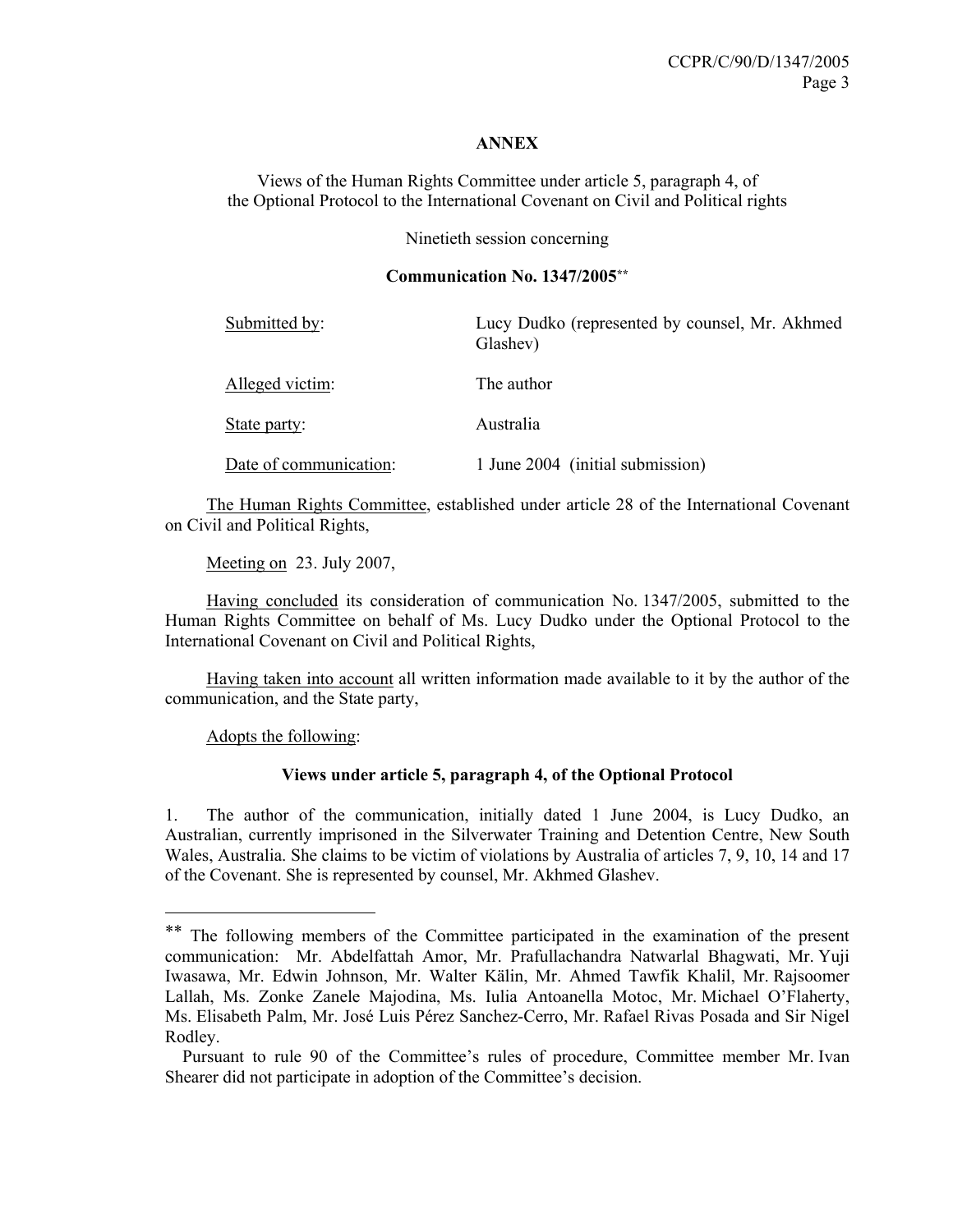## **Factual background**

2.1 In March 1999, a helicopter was hijacked on a tourist flight over Sydney. The hijacker ordered the pilot to land at Silverwater prison, where a Mr. Killick, a convicted bank robber and inmate of the prison, was taken on board. The hijacker and Mr. Killick escaped from the prison aboard the helicopter and disappeared. Between 25 and 31 March 1999, some 40 articles appeared in the press portraying the author as the hijacker, an accomplice of criminals and a threat to society. Thirteen similar articles were published in April 1999 and 19 articles were published in May 1999, before the news coverage diminished. On 8 May 1999, the author was arrested on suspicion of hijacking an aircraft and unlawfully aiding a particularly dangerous criminal to escape from detention. Mr. Killick was also arrested. Throughout the year 2000, there were numerous media reports which, according to the author, characterised her as a criminal posing a particular danger to society. Some of these media reports were said to have stated that it was essential to stem the flux of Russian immigrants as threats to society. In December 2000, Mr. Killick was sentenced following a plea of guilty to various offences associated with his escape. At sentencing, the sentencing judge, Judge M., remarked that "In my view this was an extraordinary escape to say the very least. It had its genesis in Hollywood fiction. Both the offender and co-offender … learned and rehearsed their respective roles right down to the matter of timing."

2.2 In March 2001, the author's trial commenced. Mr. Killick was neither called as a witness nor attended. Despite the author's argument that she was not the hijacker in question, she was found guilty, by a jury in the District Court of New South Wales, of rescue of an inmate in lawful custody by force, as well as assault on a member of the crew of an aircraft, detention for advantage and two counts of unauthorised possession of a firearm (pistol). The author alleges that before the verdict was handed down, Judge M., who had no involvement in the author's case, gave an interview to the Daily Telegraph newspaper in which he effectively declared that the author had committed the offence. The District Court sentenced her to ten years of imprisonment on the most serious offences, with lesser periods of concurrent imprisonment on the other offences.

2.3 On 20 August 2002, the New South Wales Court of Criminal Appeal rejected the author's appeal. On 2 April 2003, the author's application for legal aid in support of her application to the High Court of Australia for leave to appeal was rejected on the basis that there was no reasonable prospect that leave would be granted; as a result, the author prepared her own application. On 16 March 2004, the High Court (Gummow, Kirby and Heydon JJ.) refused her application for leave to appeal, reasoning that "the only question that would arise on an appeal to this Court would concern [the issue of adverse publicity;] [h]owever, even if it were shown that there had been a failure in that respect, the other evidence of identity … was so overwhelming that the failure could not be shown to have given rise to a miscarriage of justice". The author was unable to attend the High Court hearing despite her wish to be present and was deprived of the opportunity to present her own arguments. The transcript discloses that one judge, Kirby J., questioned the solicitor for the Director of Public Prosecutions, asking whether, despite the fact that the author was in custody, there could be a telecommunications link to the prison so that detained

<sup>&</sup>lt;sup>1</sup> As reported in The Daily Telegraph, 22 December 2000, "Killick jailed for 15 years – rehabilitation 'unlikely'".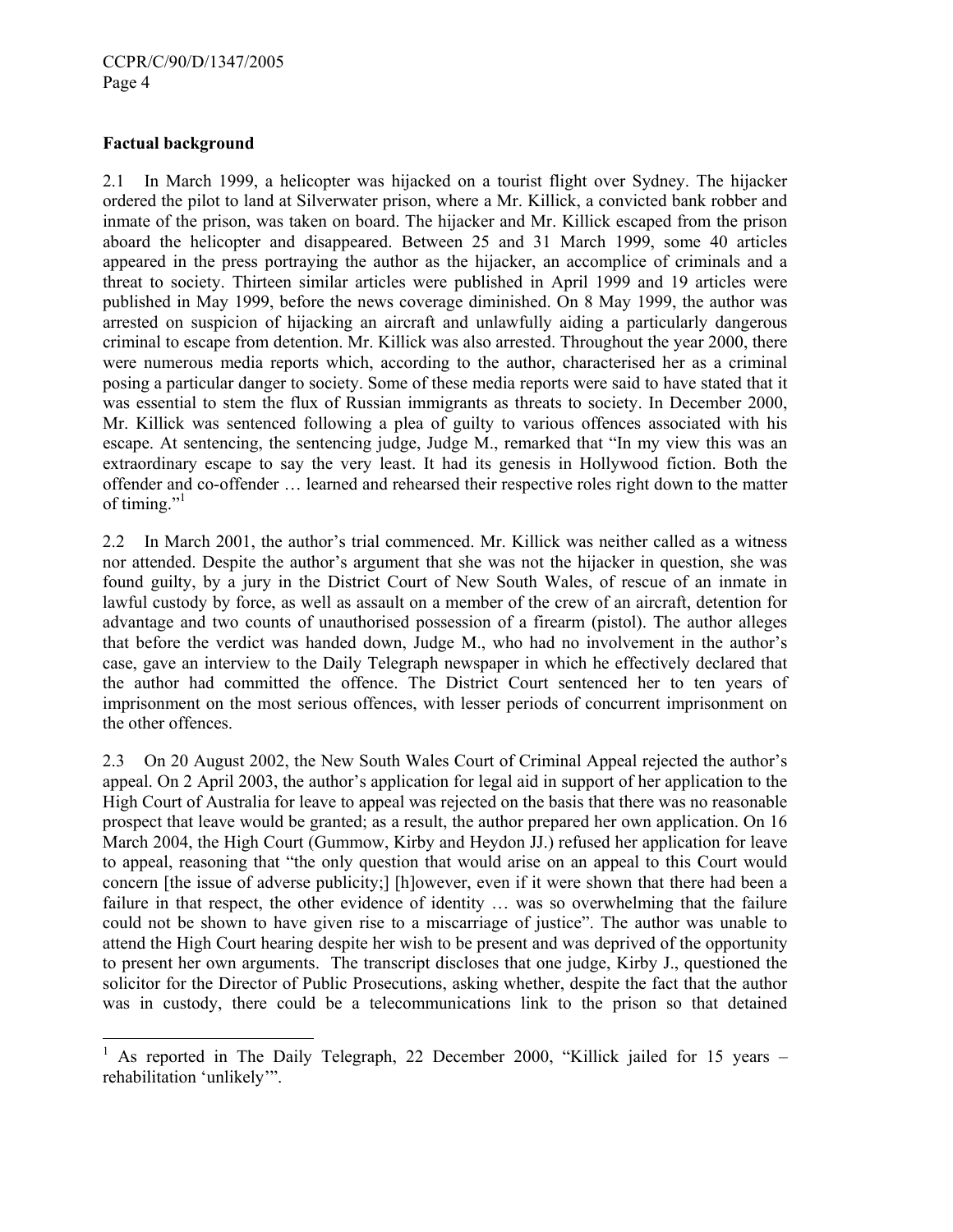appellants could have the same right as other citizens to appear. The judge noted that long as appellants were allowed to address the Court, he could not see why an appellant in custody should not be heard in the same way as any other appellant. He noted his dissatisfaction with the inequality of the situation that, contrary to the position in New South Wales, in other federal States of the State party detained appellants were brought to Court and could address it, a practice the judge noted could be helpful to the Court. The solicitor for the Director replied that he did not understand the reasons for this practice and was not in a position to comment. Lastly, the author states that she was charged with violating prison rules and transferred to another facility, the Berrima prison, where a stricter regime was in place.

## **The complaint**

3. The author complains, without further provision of detail, that the State party violated articles 7, 9, 10 and 17 of the Covenant. The author further contends that the State party breached article 14, paragraphs 1, 2 and 3, of the Covenant in a number of respects. First, the State party allegedly failed to ensure that she was tried fairly, she was allegedly not tried by an impartial tribunal, and she was allegedly not afforded the presumption of innocence. The author argues that the alleged press interview given by Judge M., given his professional status, effectively portrayed her as guilty and influenced the outcome of the case and the opinion of the jurors. In general, the wide media portrayal of the author is said to have been inflammatory and prejudicial, with the result that the jurors formed a definite opinion as to her guilt and were exposed to an accusatory bias. The author further complains of excessive delay in the proceedings, that she was not allowed to be present at the hearing on her application to the High Court for leave to appeal, and that she was not afforded legal assistance for her application to the High Court for special leave to appeal.

#### **State party's submissions on admissibility and merits**

4.1 By Note verbale of 31 August 2005, the State party contested the admissibility and merits of the communication. In respect of the claims where the author provided no supporting argumentation, the State party submits that they should be struck out as insufficiently substantiated. In any event, these claims are said to be without merit. As to article 7, the State party argues that detention, in and of itself, is not a violation of article 7, and no evidence is provided nor any allegations made of any instances of torture or cruel, inhuman or degrading treatment or punishment. As to article 9, the State party argues that its detention of the complainant was at no stage unlawful or arbitrary, but on the contrary, was on reasonable grounds and in accordance with procedures are established by law. The author was detained following her arrest, and was tried and convicted by jury and sentenced in accordance with the law. The author had access to judicial review of the decision as evidenced by her appeal to the New South Wales Court of Criminal Appeal. As to article 10, the state party argues that the author has not specified the conditions of her detention that allegedly violate the article.

4.2 On article 14, paragraph 1, requiring a "fair" hearing in a criminal case, the State party submits that the author does not challenge the equality of persons before its courts, access to the courts, lawful establishment of the courts, procedural fairness, or the public nature of criminal trials. The State party argues that it has an independent and impartial judicial system, guaranteed by its Constitution and implemented in practice. Its legal system contains numerous safeguards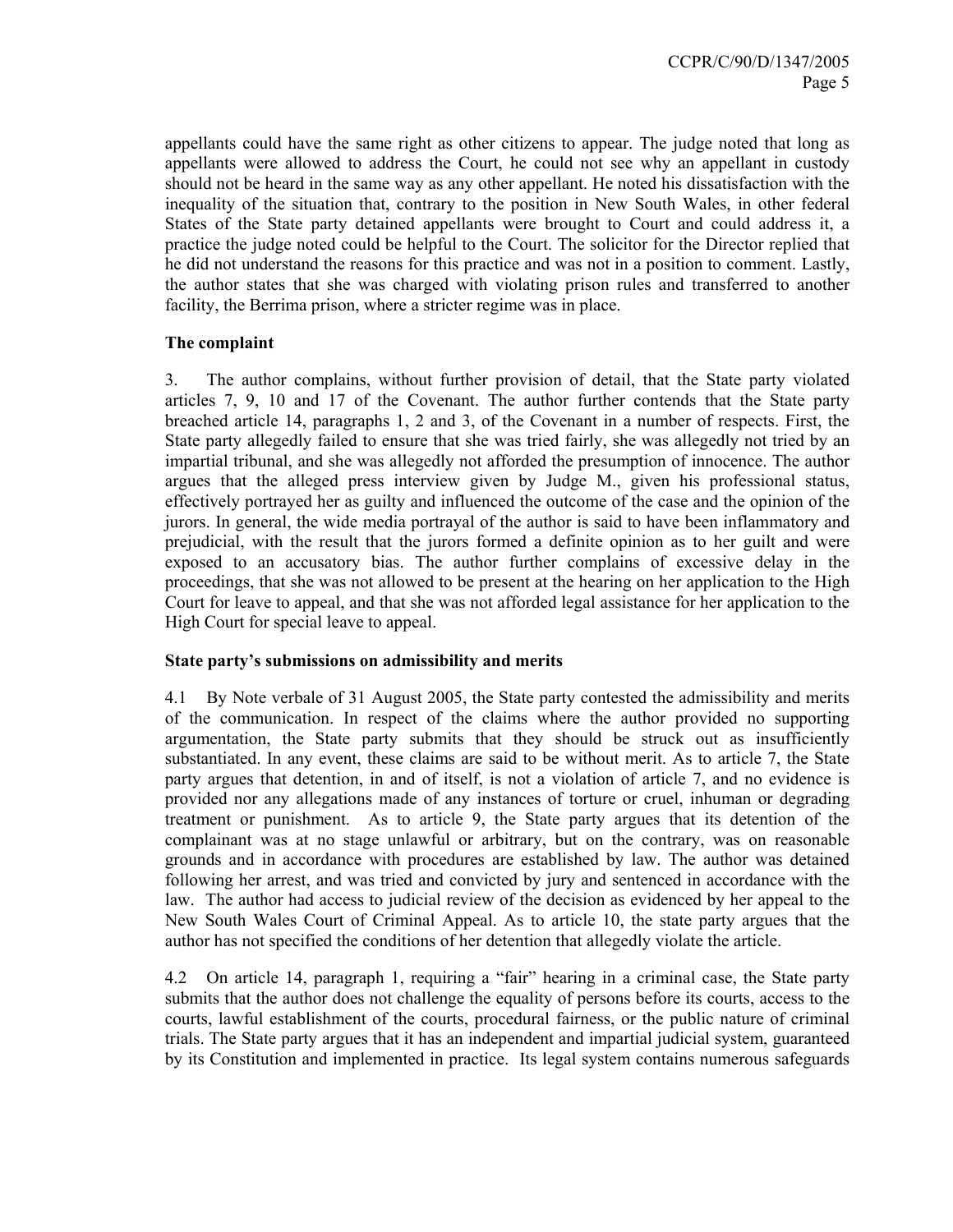designed to protect the right of the accused to a fair trial, including the presumption of innocence, procedural and evidentiary rules, trial by jury and public trial, and there is no evidence that the author was denied the benefit of any of these safeguards. In respect of the specific requirement under article 14, paragraph 1, that persons are entitled to be tried by a competent and impartial tribunal, the State party submits that the complainant has not presented any evidence sufficient to suggest the trial court lacked impartiality. There is no allegation that the judge was a party to the case or had a disqualifying interest, nor is any evidence provided to suggest that there are circumstances that would lead a reasonable observer, properly informed, to find bias. The allegation of partiality appears to rest entirely on a comment allegedly made by the trial judge to Mr. Killick following his plea of guilty and subsequent conviction at a separate trial. The alleged conduct of the judge is said to be insufficient to suggest bias towards the author, since it concerned a different defendant in relation to his sentencing. The State party argues that where a particular judge has been regularly appointed, satisfied the criteria for appointment, taken an oath of impartiality, and the propriety of his participation in the case has not been questioned in domestic proceedings, it is incumbent upon whoever alleges partiality to provide substantial tangible evidence.

4.3 On the claim under article 14, paragraph 2, the State party notes that the trial judge addressing Mr. Killick was in no way involved with the complainant's case, and accordingly challenges the author's standing to make this claim. The State party also says no evidence has been offered to substantiate that such statements were made by Judge M. As to the argument that the presumption of innocence was effectively removed due to the wide publicity which the author's case received in the media, the State party notes that the presumption of innocence is a central tenet of the Australian criminal justice system, and the Australian legal system contains numerous safeguards designed to protect the right of the accused to a fair trial. The claim of prejudicial publicity was contained in the author's appeals to the Criminal Court of Appeal and the High Court, and both courts considered and dismissed the contention. The allegations and the material before the Committee do not reveal any arbitrary or impartial behaviour on the part of the trial judge. Furthermore, the judge's instructions to the jury and the conduct of the trial have been reviewed by two domestic appellate courts and found to be in compliance with domestic law. The communication fails to establish that the publicity which the case received in the media resulted in any bias on the part of the jurors, or in any way affected the fair conduct of her trial. The author has not established that the wide publicity occurred at a time proximate to the trial, or that the judge's directions to the jury regarding the presumption of innocence were insufficient or amounted to a denial of justice. The author has thus failed to advance a sufficiently substantiated claim.

4.4 On the merits of this issue, the State party further notes that the complainant made an application to the trial judge for a permanent stay of proceedings on the basis of pre-trial publicity.<sup>2</sup> The judge reached the conclusion that, with proper directions to the jury, the complainant would receive a fair trial, and rejected the application. In summing up with regard to the issue of pre-trial publicity, the judge clearly directed the jury that they 'must not bring to consideration in this matter any preconceived views or ideas about the matter from what [they] may recall hearing or seeing at or around that time of March through to May of 1999 or even

 2 *Regina v Dudko* [2002] NSWCCA 336 (20 August 2002) para 18.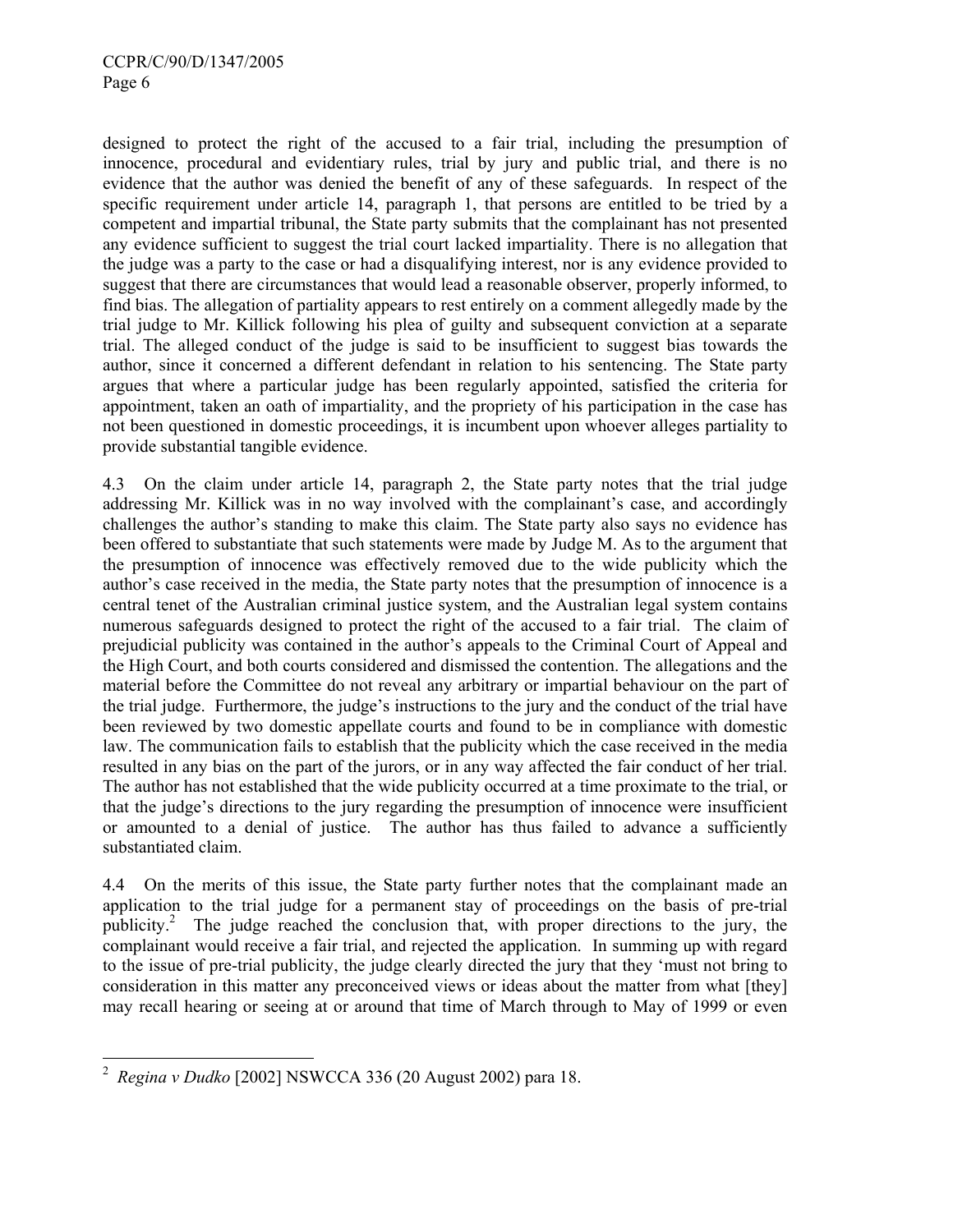later  $\ldots$  touching this particularly or appearing in the media.<sup>3</sup> The Court of Criminal Appeal reviewed the author's allegation that the pre-trial publicity 'created prejudice in the minds of at least some of the jurors, thus causing a miscarriage of justice'.<sup>4</sup> The court found that the assertions of guilt in the media

…*were particularly prominent in the immediate wake of the escape and became more sporadic and less prominent over time. The worst of the publicity occurred almost two years before the trial itself … There is now a substantial body of judicial statements of the opinion that jurors accept their responsibility to perform their duties by differentiating between the evidence and what they have heard before the trial … Her Honour gave clear and forceful directions to the jury in this regard.5*

The Court of Criminal Appeal emphasized that most of the publicity referred to occurred in 1999 and 2000, while the trial did not commence until March 2001. The trial judge directed the jury clearly and appropriately on the issue of pre-trial publicity.

4.5 As to the claims concerning delayed proceedings, denial of legal aid on appeal and inability to be present, the State party argues that the claims are inadmissible for failure to exhaust domestic remedies and for insufficient substantiation. On the issue of legal aid, the State party points out that the provision of legal aid in New South Wales is governed by the Legal Aid Commission Act 1979 (NSW). The author's application for legal aid in relation to her appeal to the High Court was refused by the New South Wales Legal Aid Commission of New South Wales. She was advised of her appeal rights under section 56 of the Legal Aid Commission Act, which provides for an appeal to the Legal Aid Review Committee against the decision to refuse legal aid. No appeal was lodged by the complainant against the decision to refuse legal aid.

4.6 The State party also argues that the author has not given sufficient evidence that its actions resulted in a breach of the right to be tried in one's presence. The author was present throughout her trial and Court of Criminal Appeal proceedings, and has failed to advance any claims showing that her High Court application proceeding *in absentia* caused any unfairness contrary to article 14. The State party recalls the Committee's jurisprudence in Mbenge v Zaire<sup>6</sup> that 'this provision and other requirements of due process enshrined in article 14 cannot be construed as invariably rendering proceedings in absentia inadmissible irrespective of the reasons for the accused person's absence'.<sup>7</sup> Finally, the communication fails to sufficiently establish that the refusal to grant the author legal assistance resulted in a breach of article 14, paragraph 3. The author fails to make any claims in regard to the determination by the Legal Aid Commission that the proposed appeal for which legal aid was sought had no reasonable prospects of success.

4.7 On the issue of delay, the State party argues that the author fails to provide evidence substantiating her allegation that the judicial proceedings in her case were unduly delayed. The communication sets out only three dates – those of arrest, delivery of the Court of Criminal

 3 Ibid, para 18.

 $<sup>4</sup>$  Ibid, para 16.</sup>

 $<sup>5</sup>$  Ibid, paras 20-22.</sup>

<sup>6</sup> Communication No. 16/77, Views adopted on 25 March 1983.

 $^7$  Ibid., at para 14.1.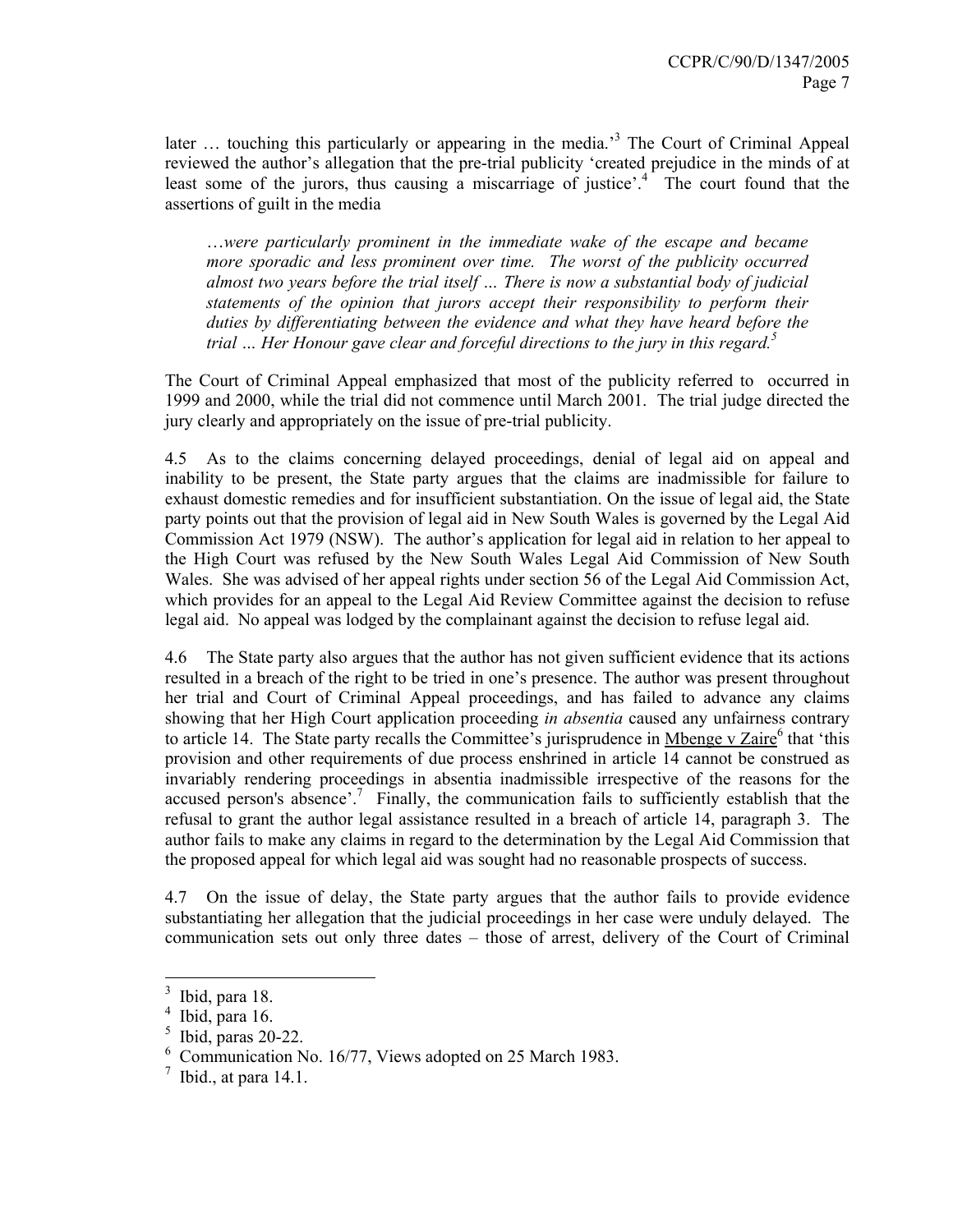Appeal judgment, and delivery of the High Court decision. It omits any information concerning the dates of trial, length of trial, the dates on which appeals were lodged and the dates on which they were heard. The author does not assert that she or her counsel made any complaints to the state authorities regarding the delay. The State party recalls that the determination of 'undue delay' depends on the circumstances and complexity of the case.

4.8 The State party notes that in the overwhelming majority of cases where the Committee has found a violation of article 14, paragraph 3(c), the delay experienced by the defendant was in excess of two years. Each level of the courts has time standards duly applied for the conduct of criminal cases. The author was arrested on 9 May 1999, and was taken before the Parramatta Local Court on the same day charged with 14 offences. She was legally represented on that occasion, and at all other hearings in the local court, and did not at any time apply for bail. Her case was brought before the Central Local Court for mention every month until April 2000, at which time a hearing date in July 2000 was fixed for the hearing of defence applications in relation to the committal proceedings. The committal hearing concluded on 25 August 2000, and on this date the case was committed for trial to the Sydney District Court.

4.9 The author first appeared in the District Court on 1 September 2000, and was arraigned on 20 October 2000. On the same day, the trial date was set for 19 February 2001. Pre-trial applications were heard on 19 and 20 February 2001, and the trial commenced on 21 February 2001. The evidence concluded on 7 March 2001, and on 9 March 2001 the jury returned verdicts of 'guilty' on each count. The case was adjourned to 8 June 2001, when sentencing submissions were heard. The sentence was imposed on 20 July 2001. The State party noted that District Court requires 90% of trials to commence within 4 months of committal; and 100% of trials to commence within 12 months of committal, and the author's trial started within 6 months.

4.10 The author's appeal to the New South Wales Court of Criminal Appeal was lodged on 30 July 2001. It was initially listed for 10 September 2001, and was adjourned to callovers in October and December 2001, and February and April 2002. On each of those occasions, the author's appeal was not ready to proceed as she (or her legal advisers) had not filed grounds of appeal or submissions in support of the appeal. She lodged grounds of appeal only on 19 April 2002, and submissions on 23 May 2002. The Court of Criminal Appeal heard the case on 21 June 2002, and reserved its decision. The author requested additional time for further submissions in July and August 2002. On 20 August 2002, the Court dismissed the appeal. In the High Court, the complainant did not lodge a notice of application for leave to appeal in the High Court until 15 April 2003. Following the exchange of written submissions, the application for leave to appeal was heard and dismissed in the High Court on 16 March 2004.

4.11 The State party recalls that the author's case was complex, involving 14 charges and a codefendant, who was tried separately. She was brought before the court at the first available opportunity, on the same day as her arrest, and her case was monitored regularly before the court to ensure its progression. The time taken to finalise her committal, trial and appeals was in accordance with the time standards laid down by the courts for criminal cases. In addition, significant delays were assertedly occasioned by the inaction or lack of preparation of the author or her legal advisers, particularly in relation to the appeal to the Court of Criminal Appeal and the High Court. In all the circumstances of the case, it cannot be said that the matter was unduly delayed.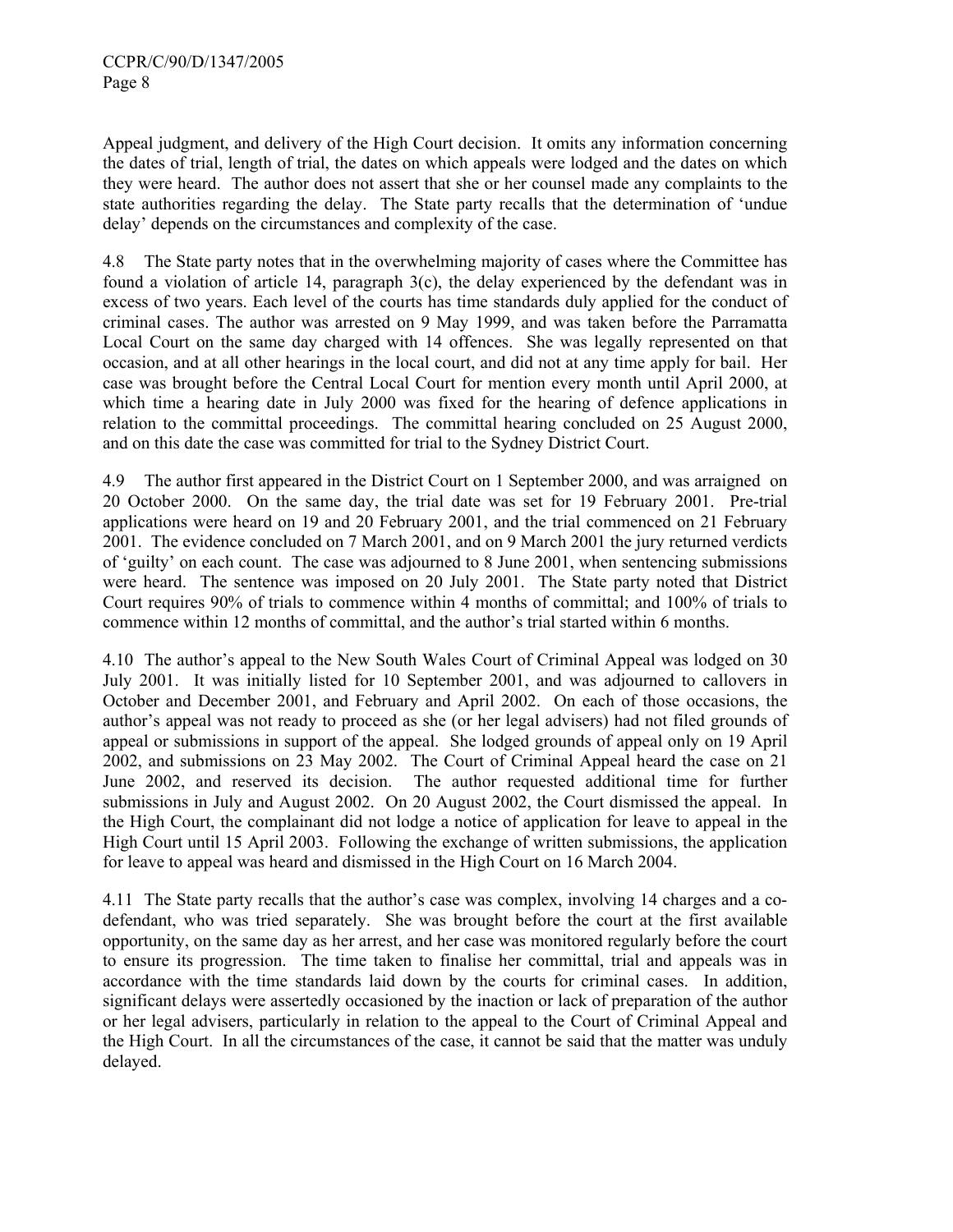4.12 Regarding the right to be tried in one's presence, the State party acknowledges that its obligation to conduct a criminal trial in the presence of the accused may be extended to appeal cases where the interests of justice so require.<sup>8</sup> This question must be decided on the basis of a consideration of the trial as a whole, and not on the basis of an isolated consideration.<sup>9</sup> The State party argues that the personal attendance of the defendant at an appeal does not take on the same crucial significance as it does for the trial hearing.<sup>10</sup> Accordingly, proceedings for leave to appeal, and proceedings involving only questions of law, as opposed to questions of fact, may comply with the requirements of a fair trial even though the appellant was not given the opportunity of being heard in person.<sup>11</sup> In this regard, the State party recalls the Committee's decision in R.M. v Finland,<sup>12</sup> where it stated that 'the absence of oral hearings in the appellate proceedings raises no issue under article 14 of the Covenant.<sup>13</sup>

4.13 The State party notes that, in the High Court, there was no defence lawyer present, because legal aid had been refused with regard to the leave application. The author herself was not present in the High Court at the leave application because she was in custody, and the practice in New South Wales is that people in custody do not appear in the High Court. However, the author's absence from the leave application assertedly did not render the proceedings unfair, or in any way impinge upon their procedural fairness. She had been present throughout her trial, and at the appeal hearing in the New South Wales Court of Criminal Appeal. She was aware of the proceedings in the High Court, having instigated them herself, and was able to submit written arguments which were considered and referred to by the court.<sup>14</sup> That she was not present at the leave application did not result in any unfairness or otherwise breach article 14 of the Covenant.

4.14 As to the right to be provided with legal assistance, the provision of legal aid, both at trial and on appeal, requires that the defendant must lack sufficient means to pay for legal assistance and that the 'interests of justice' require it. A State party has discretion to direct finite legal aid resources to meritorious arguments, taking into account the nature of the proceedings, the powers of the appellate court, the capacity of an unrepresented appellant to present a legal argument, and the importance of the issue at stake in view of the severity of the sentence. In this case, the 'interests of justice' did not require that legal aid be provided for the author's application for special leave to the High Court. She was granted legal aid for legal representation in the Local Court, the District Court, and the Court of Criminal Appeal, covering her pre-trial, trial and Court of Criminal Appeal proceedings.

 $\overline{a}$ 

<sup>8</sup>  *Delcourt v. Belgium* ECHR Series A, Vol. 11 pr. 25 (1970).

<sup>9</sup> *Nielsen v. Denmark*, A. 347/57, 4 YBECHR (1961) p.548.

<sup>10</sup> *Kamasinski v Austria* (9783/82) [1989] ECHR 24 (19 December 1989) para 106-7*; Ekbatani v Sweden* (10563/83) [1988] ECHR 6 (26 May 1988) para 31; *Prinz v Austria* (23867/94) [2000] ECHR 59 (8 February 2000) para 34; *Belziuk v. Poland,* Judgment of the ECtHR, 25 March 1998 [1998] IIHRL 20, para 37; *Helmers v. Sweden* judgment of 29 October 1991, Series A no. 212- A, paras. 31-32; *Kremzow v. Austria* (12350/86) [1993] ECHR 40 (21 September 1993) paras. 58-59.

<sup>11</sup> *Ekbatani v Sweden*, (10563/83) [1988] ECHR 6 (26 May 1988) para 31.

<sup>&</sup>lt;sup>12</sup> Communication No. 301/1988.

 $13$  Communication No. 301/1988, para 6.4.

<sup>14</sup> Ibid, p. 3.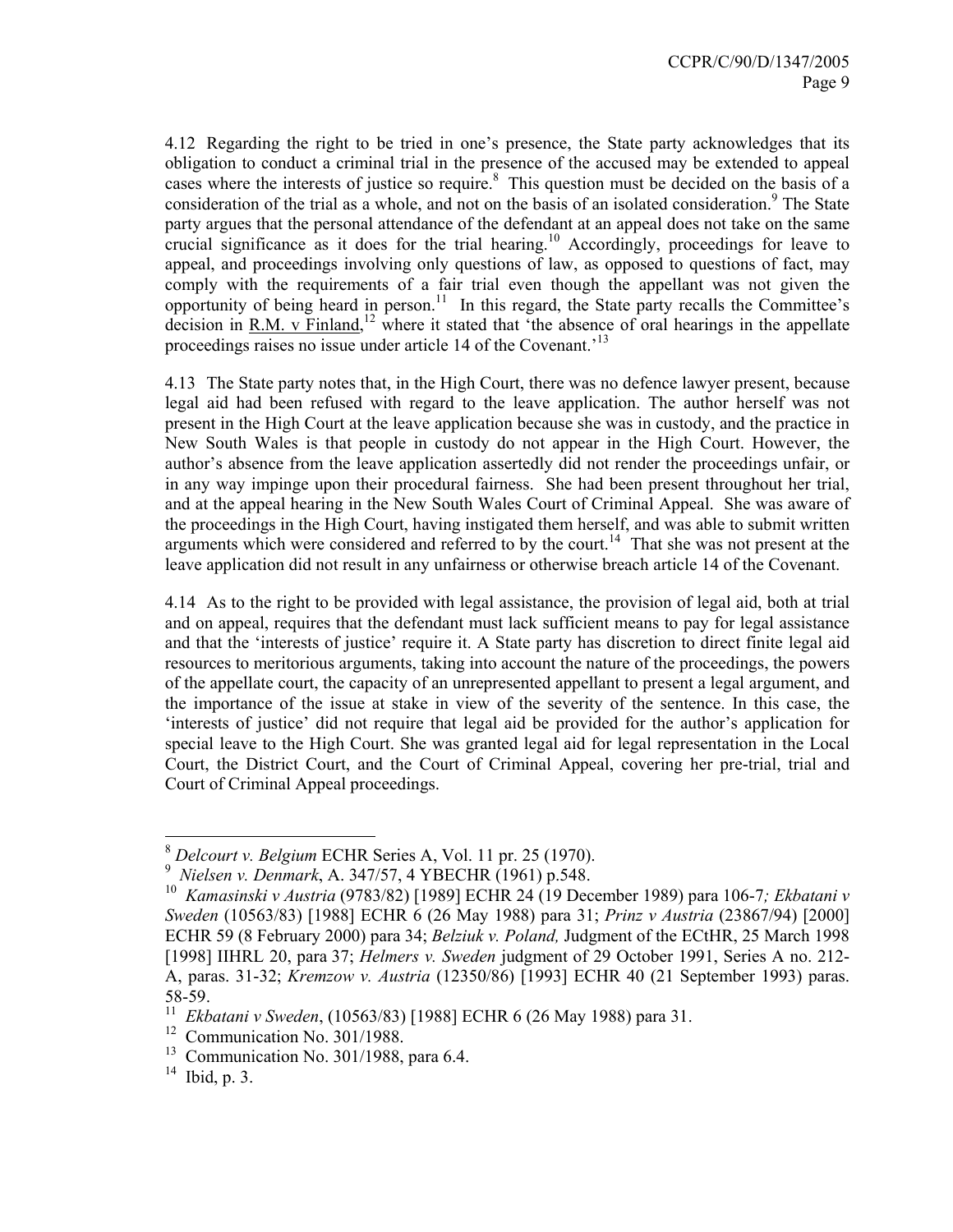4.15 The Legal Aid Commission of New South Wales provides that appeals in criminal matters to the High Court of Australia are subject to both a means and merit test. The merit test considers whether a grant of legal aid is reasonable in the circumstances, including the nature and extent of any benefit that may accrue to the applicant by providing legal aid, the nature and extent of any detriment that the applicant may suffer if legal aid is refused, and whether the appellant has any reasonable prospects of success in the proceedings. In relation to the author's application for further legal aid, advice was sought from Counsel on the prospects of success of the proposed appeal, in accordance with the normal procedure followed by the Commission. Counsel advised that there was no merit in the appeal, and legal aid was refused. The State party submits that the decision not to grant legal aid for the special leave application was not contrary to the interests of justice because it was taken after careful consideration of the relevant factors, and there were no special features of the proceedings which necessitated State-funded legal aid in light of the absence of reasonable grounds of appeal. The author had already had the benefit of review by the Court of Criminal Appeal.

4.16 On the claim that article 17 of the Covenant was breached, the State party argues that no indication is given as to which aspect of the article the author alleges has been breached, nor are any claims of specific conduct advanced in support of the allegation. In the absence of such detail, the communication is said to be insufficiently substantiated. In addition, there are available and effective statute and common law remedies not pursued by the author where she could have sought redress for alleged attacks on their honour, privacy and reputation.

4.17 The State party also asserts that pre-trial publicity in the case could not support the author's claim under article 17, which would require an unlawful attack on her honour and reputation. The word 'attack' connotes a hostile assault of a certain intensity. The media articles were reportage of news and events in the normal course of reporting.

## **Author's comments on the State party's submissions**

5.1 On 6 November 2005, the author responded to the State party's submissions, arguing that domestic remedies were exhausted for all claims not decided by the High Court, and that the refusal of "appropriate legal assistance" to the author made further pursuit of the claims impossible in view of their complexity. As to articles 7, 9 and 10, the author claims that the claims are sufficiently substantiated, contending that the State party created a "special atmosphere" around the author and engaged in "unacceptable" discussion in the media prior to judgment, and that she was required to wear an orange prison robe that showed she was a "high class criminal".

5.2 In respect of article 14, the author argues that the State party did not provide her with the opportunity to defend herself effectively, and that the trial judge's remarks concerning her codefendant raises strong inference that her case was not heard fairly. While Judge M. was not the trial judge, he was a known and respected legal figure whose views on a case prior to its definitive conclusion had the capacity of influencing both jurors and the wider public. The State party's argument that domestic law was complied with is of itself no answer to the Covenant claims. Concerning the delay in the trial and appeal, the author disputes that the complexity of the case was such as to justify the length in question, and contends that no delay was attributable to her. Lastly, the author notes the importance of legal assistance for accused. In the proceedings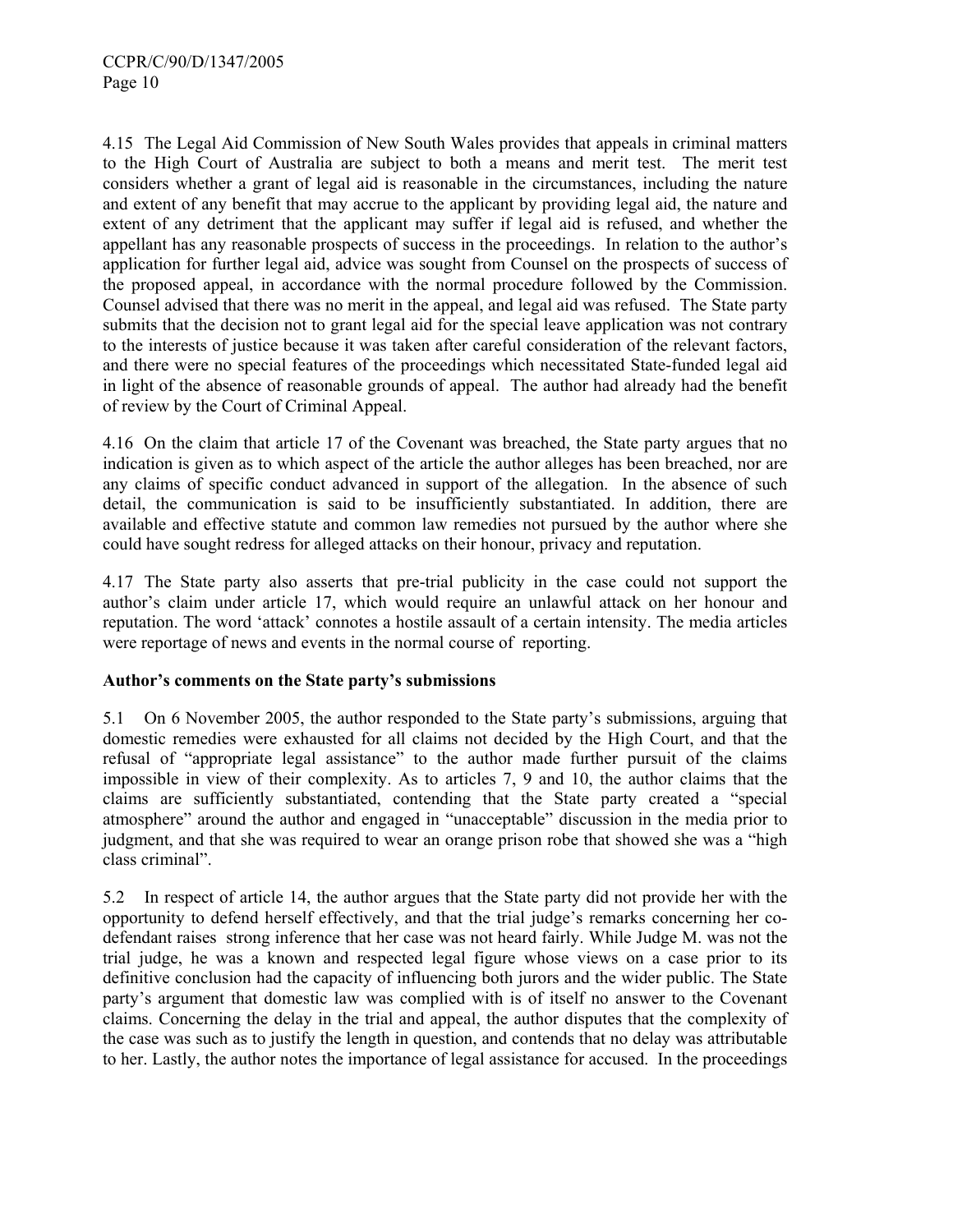before the High Court, she lacked legal assistance and was unable to participate in person, while the prosecutor took part actively and in person. If the case was sufficiently complex to justify lengthy delay, then the same complexity would justify legal assistance on appeal.

### **Issues and proceedings before the Committee**

### **Consideration of admissibility**

6.1 Before considering any claims contained in a communication, the Human Rights Committee must, in accordance with article 93 of its rules of procedure, decide whether or not it is admissible under the Optional Protocol to the Covenant.

6.2 The claims under articles 7, 9, 10 and 17 of the Covenant are inadmissible for lack of sufficient substantiation, pursuant to article 2 of the Optional Protocol. In respect of the denial of legal aid in the High Court, the Committee notes that section 56 of the Legal Aid Commission Act provides for an appeal to the Legal Aid Review Committee against the decision to refuse legal aid. The author, though advised of this option, declined to pursue it and has not provided any explanation for this course. As to the claim that the presumption of innocence was infringed and the author's trial was prejudiced by judicial comment at her co-defendant's sentencing, following a plea of guilty, the Committee notes that this issue was not raised on appeal. Accordingly, both claims are inadmissible for failure to exhaust domestic remedies, under article 5, paragraph 2(b), of the Optional Protocol.

6.3 In respect of the claim of an unfair trial on account of pre-trial publicity, under article 14, paragraph 1, of the Covenant, the Committee notes that the jury was given clear instructions to consider only the evidence at trial. The impact of publicity is primarily a question of fact, and was considered by the trial court and the appeals court. Their judgment does not appear to have been arbitrary or to have amounted to a denial of justice, and accordingly the author's claim is insufficiently substantiated, for purposes of admissibility. As to the claim of unreasonable delay in the legal proceedings, under article 14, paragraph  $3(c)$ , the Committee notes with some concern that there was a delay of 15 months between the arrest of the author and the committal proceedings, and a further six months until the commencement of trial. However, the author has not presented sufficient information to indicate that this delay was excessive, in light of the State party's submissions concerning the complexities of the case and the difficulties occasioned by the trying the parallel case of the co-offender. It follows that both these claims are inadmissible under article 2 of the Optional Protocol.

6.4 As to the issue of the author's inability to participate in person at the High Court proceedings conducted orally, the Committee considers that this claim has been sufficiently substantiated, for purposes of admissibility, inasmuch as it relates to the right of equality before the courts, protected by article 14, paragraph 1, first sentence, of the Covenant.

#### **Consideration of the merits**

7.1 The Human Rights Committee has considered the present communication in the light of all the information made available to it by the parties, as provided in article 5, paragraph 1 of the Optional Protocol.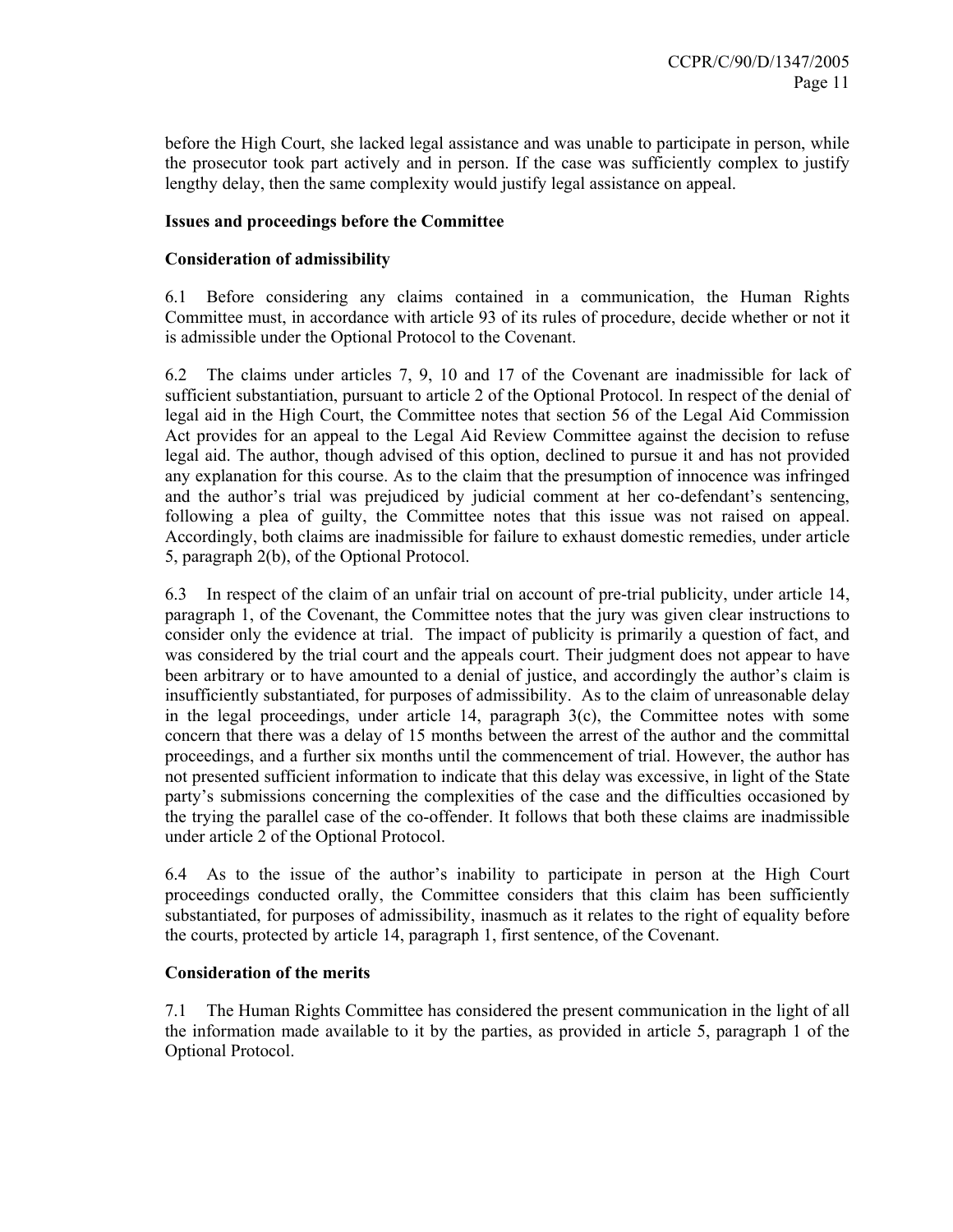7.2 In regard to the author's claim of a right to be present at the High Court proceedings, the Committee notes its previous jurisprudence that the disposition of an appeal does not necessarily require an oral hearing. The Committee also notes that the defendant had the opportunity to submit written papers to the High Court, acting *pro se*, and that she failed to appeal her denial of legal aid before the Legal Aid Review Committee.

7.3 However, the High Court *did* choose to conduct an oral hearing in its consideration of the author's application for leave to appeal. A solicitor representing the Director of Public Prosecutions was present and presented arguments at that oral hearing. A question of fact was put by the court to the solicitor for the Director of Public Prosecutions, and the author had no opportunity, either in person or through counsel, to comment on that question. One member of the High Court noted that there was no apparent reason why a defendant held in custody could not, at a minimum, be enabled to take part in the hearing by means of a telecommunications link, at least where he or she did not otherwise enjoy any representation. The same judge noted that a right to attend appellate hearings is already the practice in several jurisdictions of the State party. The State party offered no explanation, other than to say it was not the practice in New South Wales.

7.4 The Committee observes that when a defendant is not given an opportunity equal to that of the State party in the adjudication of a hearing bearing on the determination of a criminal charge, the principles of fairness and equality are engaged. It is for the State party to show that any procedural inequality was based on reasonable and objective grounds, not entailing actual disadvantage or other unfairness to the author. In the present case, the State party has offered no reason, nor does the file reveal any plausible reason, why it would be permissible to have counsel for the State take part in the hearing in the absence of the unrepresented defendant, or why an unrepresented defendant in detention should be treated more unfavourably than unrepresented defendant *not* in detention who can participate in the proceedings. Accordingly, the Committee concludes that a violation of the guarantee of equality before the courts in article 14, paragraph 1, occurred in the circumstances of the case.

8. The Human Rights Committee, acting under article 5, paragraph 4, of the Optional Protocol to the International Covenant on Civil and Political Rights, is of the view that the facts before it reveal a violation of article 14, paragraph 1, of the Covenant.

9. In accordance with article 2, paragraph 3 (a), of the Covenant, the State party is under an obligation to provide the author with an effective remedy. The State party is also under an obligation to ensure that similar violations do not occur in the future.

10. Bearing in mind that, by becoming a party to the Optional Protocol, the State party has recognized the competence of the Committee to determine whether there has been a violation of the Covenant or not and that, pursuant to article 2 of the Covenant, the State party has undertaken to ensure to all individuals within its territory and subject to its jurisdiction the rights recognized in the Covenant, and to provide an effective and enforceable remedy in case a violation has been established, the Committee wishes to receive from the State party, within 90 days, information about the measures taken to give effect to the Committee's Views. The State party is also requested to publish the Committee's Views.